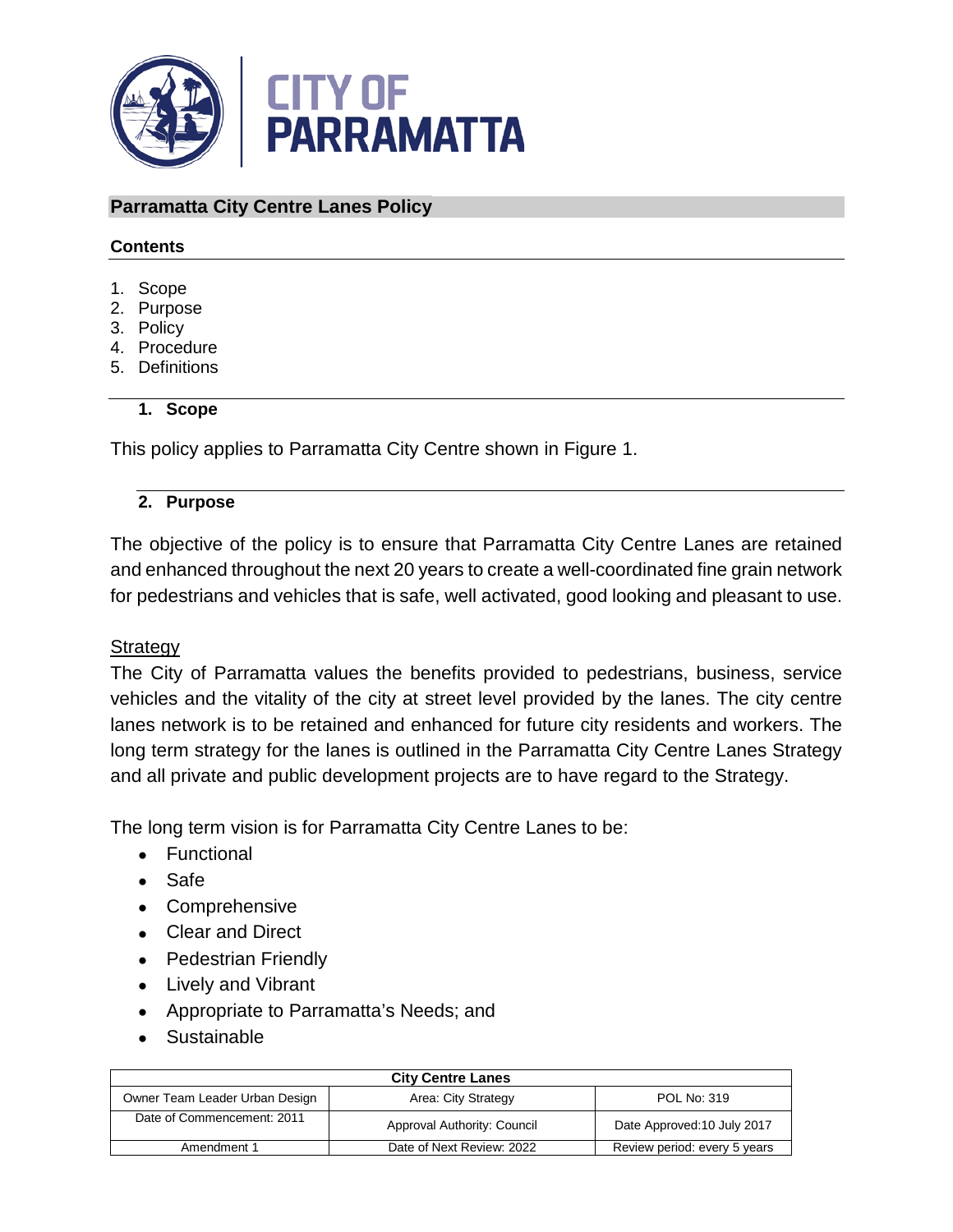



*Figure 1- Existing & Proposed Lanes, Arcades, & Through-site links in Parramatta City Centre*

| <b>City Centre Lanes</b>       |                             |                              |
|--------------------------------|-----------------------------|------------------------------|
| Owner Team Leader Urban Design | Area: City Strategy         | POL No: 319                  |
| Date of Commencement: 2011     | Approval Authority: Council | Date Approved: 10 July 2017  |
| Amendment 1                    | Date of Next Review: 2022   | Review period: every 5 years |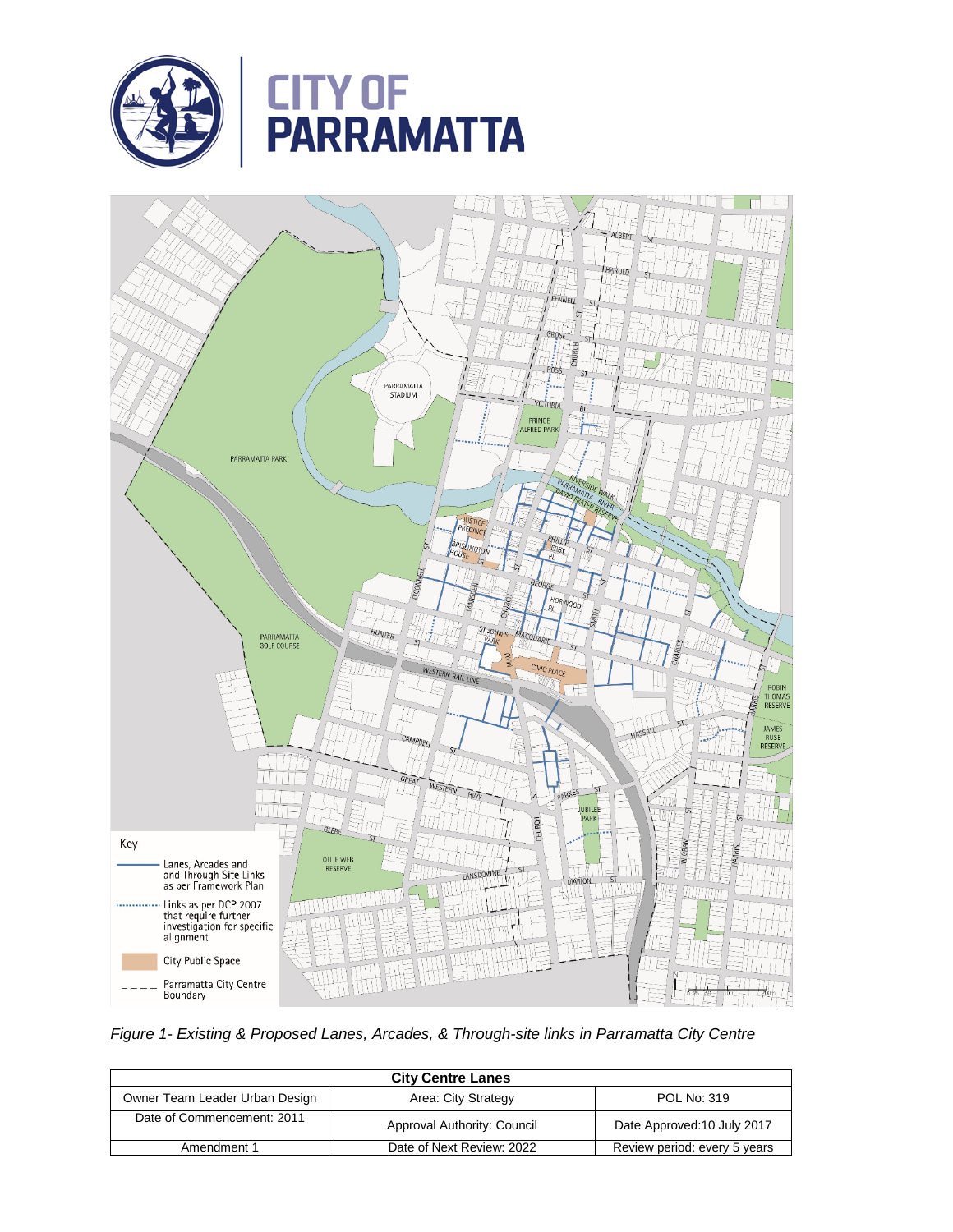

# Lanes Principles

The following principles apply generally and should be incorporated when development occurs alongside lanes or on sites that have been identified for new lanes.

- Retaining and extending the existing utilitarian functions of the network including servicing and accessing to support the city and long term business vitality.
- Creating a safe 24/7 lanes network that will promote pedestrian use.
- Promoting pedestrian activity to improve the safety and liveliness of lanes.
- Designing lanes as destinations to increase street level retail and support city visitation.
- Incorporating standard Public Domain Guidelines to promote consistent appearance and design and a good image for the city.
- Designing lanes that express their special history, location and role in the network and that improve Parramatta's character and identity
- Providing lane upgrades that combine improvements in activation as well as improvements in appearance, design and construction to ensure they are safe, well used and they maximise the city's potential and expenditure.
- Incorporating lanes as venues for cultural events, art and interpretation programs to animate the city and improve street level activity.

# **3. Policy**

- The City of Parramatta acknowledges the benefits of lanes to Parramatta City Centre especially lanes that are open to the sky, that are accessible day and night, and that provide for servicing and vehicle access, fine grain pedestrian access and pedestrian navigation of the city centre.
- The City of Parramatta acknowledges the importance of the servicing and access function of lanes and seeks to ensure these functions are retained and expanded as development occurs.
- The City of Parramatta recognises the potential of reinvigorating the lanes network to increase street level activation in Parramatta City Centre.
- The City of Parramatta recognises the potential of designing and building lanes and the buildings addressing them as lively and interesting parts of the pedestrian and street network.

| <b>City Centre Lanes</b>       |                             |                              |
|--------------------------------|-----------------------------|------------------------------|
| Owner Team Leader Urban Design | Area: City Strategy         | POL No: 319                  |
| Date of Commencement: 2011     | Approval Authority: Council | Date Approved: 10 July 2017  |
| Amendment 1                    | Date of Next Review: 2022   | Review period: every 5 years |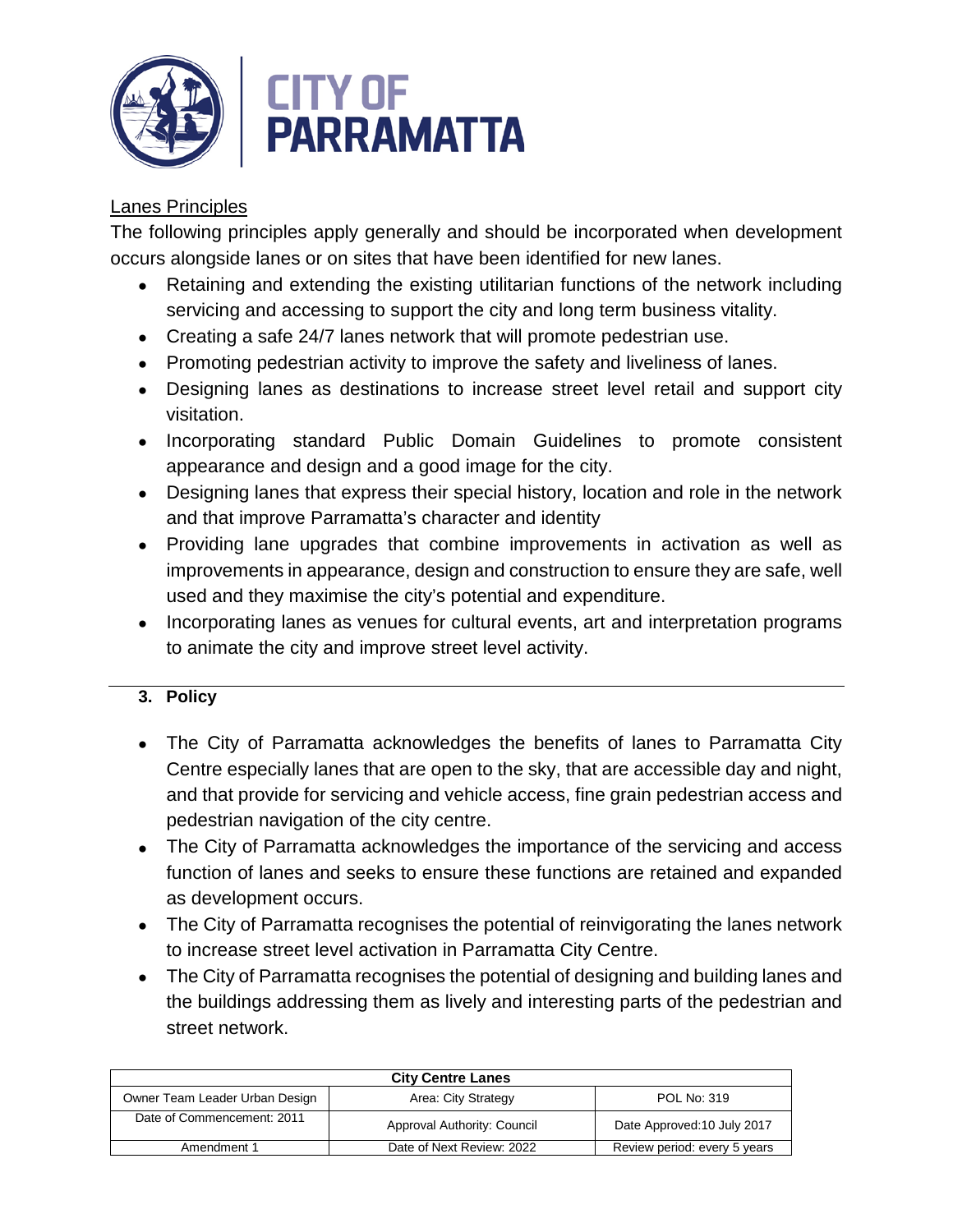

- The City of Parramatta broadly supports the Parramatta City Centre Lanes Strategy which includes the Lanes Framework Plan and six accompanying actions that provide coordinated direction for improving and expanding the lanes network.
- The City of Parramatta recognises that many officers in council will assist in implementing the Lanes Strategy and they will be coordinated by the Urban Design Unit.

# **4. Procedure**

The Parramatta Lanes Strategy includes the Parramatta Lanes Framework Plan (refer p30 of the Lanes Framework Plan) which is the long term plan for lanes in Parramatta City Centre. The Plan is accompanied by six actions listed below.

### Action 1 - Implement the Framework Plan

### *Rationale*

A coordinated plan that further develops pedestrian connections outlined in the Parramatta City Centre DCP 2007 has been developed and following this plan will ensure that important servicing and access ways in the main city blocks are retained and improved as the city grows. Also those gaps in the network are filled when the opportunity arises and city sites are developed.

# Action 2 - Ensure Lanes Are Well Lit and Clean

# *Rationale*

To encourage a higher level of use laneways in the city need to be well maintained and well lit.

# Action 3 - Activate Lanes

# *Rationale*

Activating lanes can involve ensuring there are entrances and windows in the buildings facing the lanes as well as locating shops, cafes, bars and entrances at street level. Additionally, activation can occur through programs of art and events designed to occur in the lanes. Activating the lanes is necessary to ensure they are popular and well used and to increase safety and surveillance. Activating lanes will also increase the amount of active street frontage in the city and support business activity and visitation rates to Parramatta City Centre.

| <b>City Centre Lanes</b>       |                             |                              |  |
|--------------------------------|-----------------------------|------------------------------|--|
| Owner Team Leader Urban Design | Area: City Strategy         | POL No: 319                  |  |
| Date of Commencement: 2011     | Approval Authority: Council | Date Approved: 10 July 2017  |  |
| Amendment 1                    | Date of Next Review: 2022   | Review period: every 5 years |  |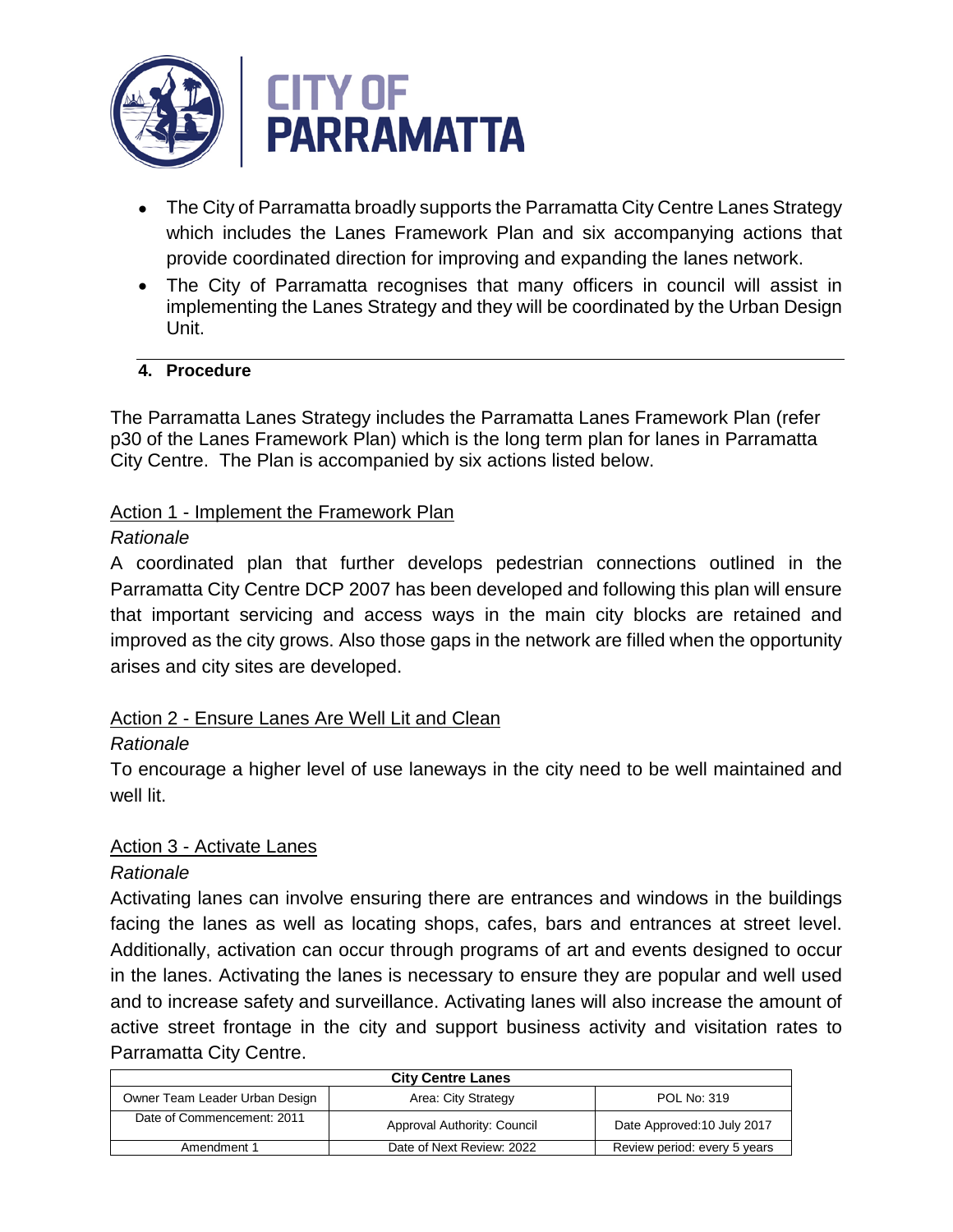

# Action 4 - Name and Sign All Lanes

# *Rationale*

As of January 2010, over half the lanes in Parramatta were not named. This discourages premises using them for business address and makes them hard to identify. Naming and signing the lanes will ensure lanes are seen as destinations in their own right and assist activation and way finding in the city.

# Action 5 - Include Technical Details for Lanes in the Parramatta Public Domain Guidelines *Rationale*

The activation of lanes will make them more accessible and it is important they have a high quality appearance to encourage people to walk in the lanes and businesses to address them. Lanes form part of the city centre public domain and the palette and guidelines for treatments are integrated with the public domain treatments for streets and public spaces.

# Action 6 - Initiate Pilot Projects for the Lanes

# *Rationale*

Council can show leadership by undertaking exemplar projects to help demonstrate the standards required for lane improvements.

# **5. Definitions**

Not Applicable

# **6. Associated documents**

# The Local Government Act

This Lanes Policy will assist the City of Parramatta to fulfil the following aspects of its charter under the Local Government Act, engage in long term strategic planning for the community, and to exercise community leadership.

# Related Strategies, Plans or Policies:

This Lanes Policy supports and progresses the requirements for Pedestrian Amenity and Access Parking and Servicing in the Parramatta DCP 2007 as well as the links shown in

| <b>City Centre Lanes</b>       |                             |                              |  |
|--------------------------------|-----------------------------|------------------------------|--|
| Owner Team Leader Urban Design | Area: City Strategy         | POL No: 319                  |  |
| Date of Commencement: 2011     | Approval Authority: Council | Date Approved: 10 July 2017  |  |
| Amendment 1                    | Date of Next Review: 2022   | Review period: every 5 years |  |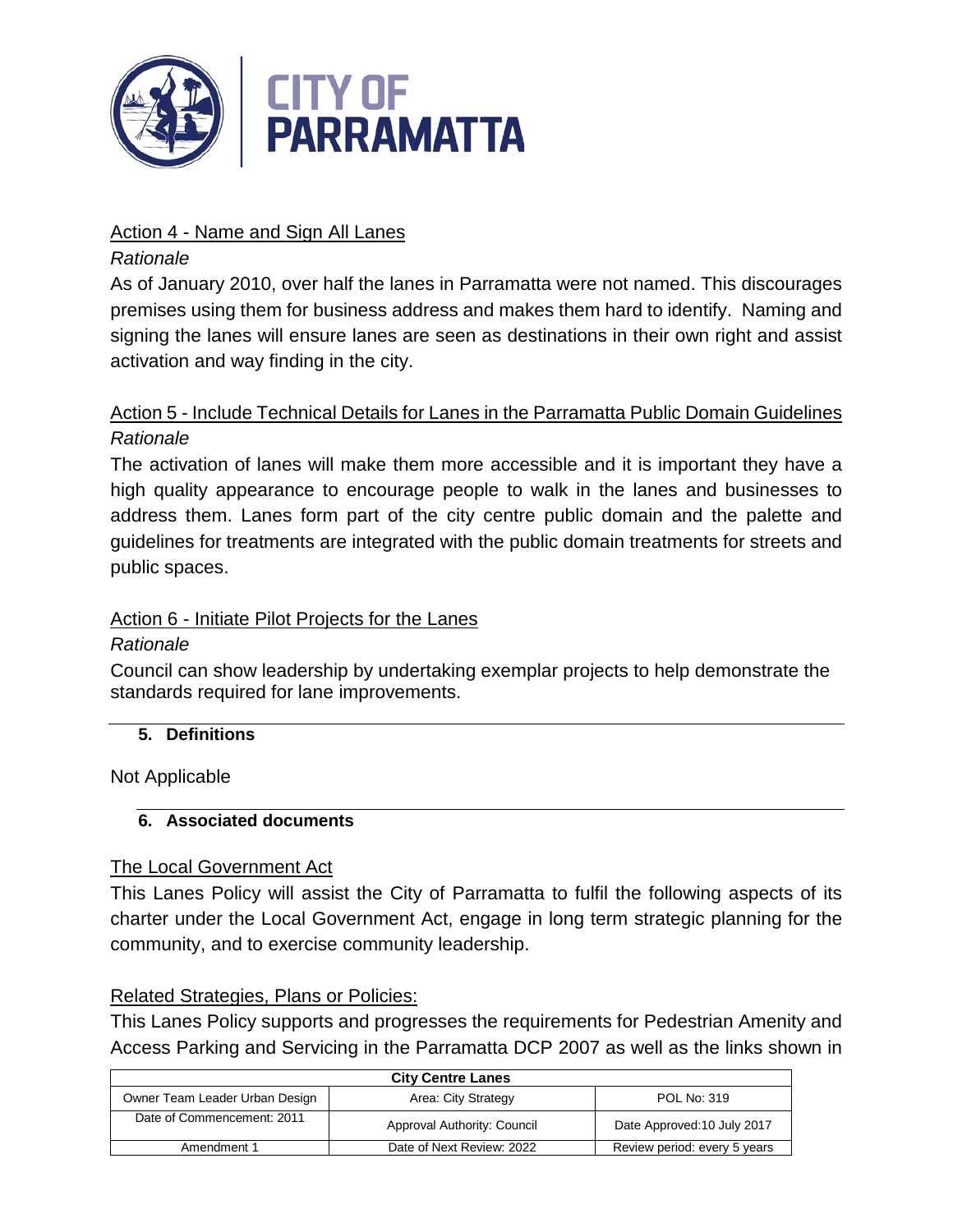

Fig 3.1: Existing and Desired Links. In addition, the Lanes Policy acknowledges and supports the following strategies, plans and policies;

- The Parramatta City Centre Civic Improvement Plan 2007 (D00820727)
- The Parramatta City Centre Lanes Strategy and future updated versions (D01590266)
- The Parramatta City Centre Lanes Inventory 2009 (D01566704)
- Parramatta Public Domain Guidelines (D05080451)
- The Parramatta City Centre Integrated Transport Plan (D05078969)
- The Street Naming Policy (D04755820)
- The Street Activity Policy 2017 (D05070421)

# Related Procedures

Procedures for Naming Lanes in the City Centre - D02027061

# Relationship to Future Strategies, Plans or Policies (2017)

This policy also recognises any additional existing and/or proposed lanes or links anticipated in the Parramatta Development Control Plan 2011 and the proposed Civic Link project.

# **7. History**

This Policy was adopted by Council at its meeting of 28/2/2011, Minute Number 12136.

# Review

This policy is scheduled for review every 5 years.

| Version   | Amendments                                                                               | Date Adopted              | Date Superseded |
|-----------|------------------------------------------------------------------------------------------|---------------------------|-----------------|
| Version 2 |                                                                                          | For Adoption<br>28/2/2013 | 28/2/2011       |
| Version 3 | References throughout<br>updated to acknowledge<br>the new City of<br>Parramatta entity. | TBC.                      | TBC             |

| <b>City Centre Lanes</b>       |                             |                              |
|--------------------------------|-----------------------------|------------------------------|
| Owner Team Leader Urban Design | Area: City Strategy         | POL No: 319                  |
| Date of Commencement: 2011     | Approval Authority: Council | Date Approved: 10 July 2017  |
| Amendment 1                    | Date of Next Review: 2022   | Review period: every 5 years |